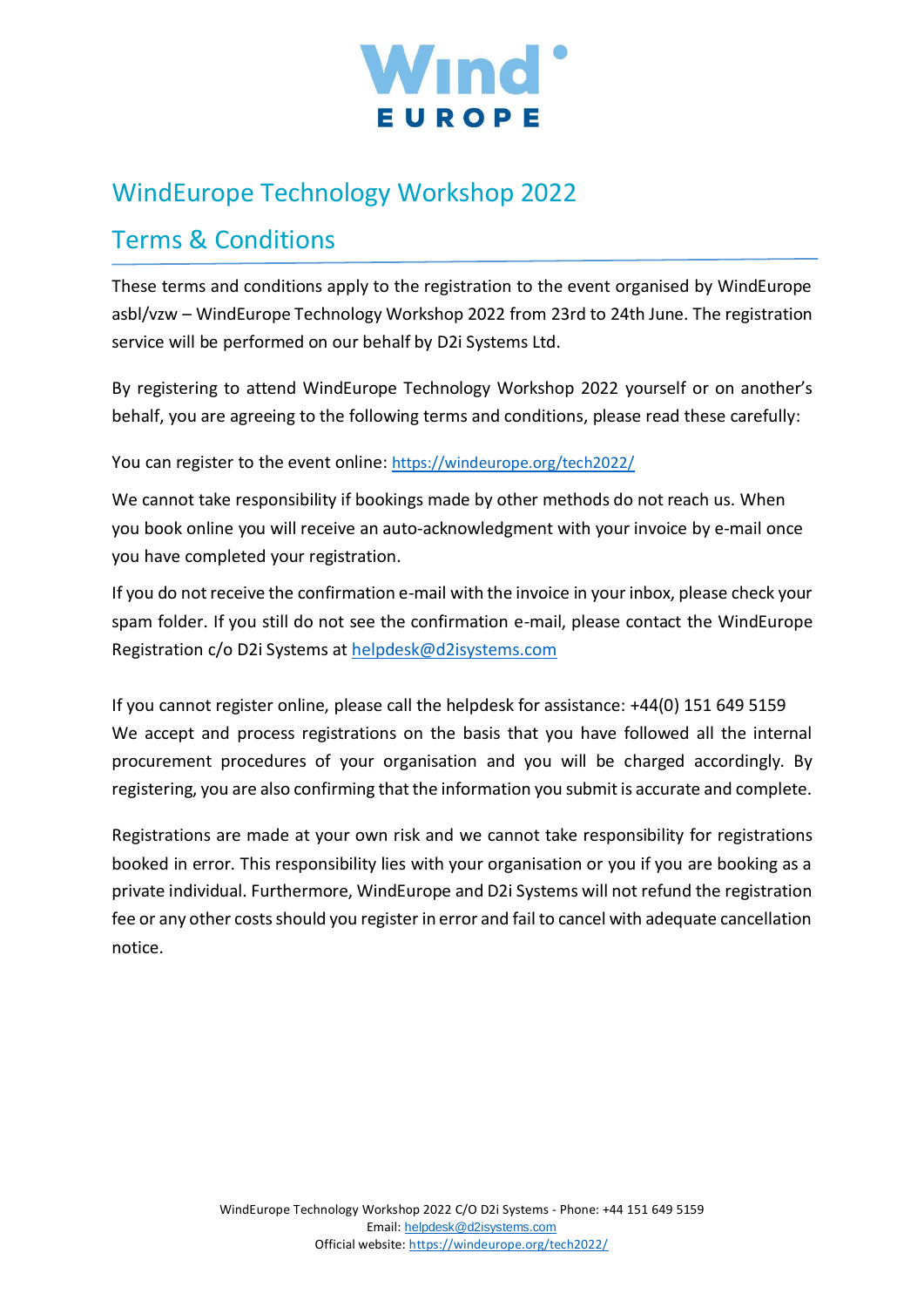

### Minimum age

Registration and/or admittance to WindEurope Technology Workshop 2022 shall be limited solely to participants who are 18 years of age or older, due to current health and safety regulations and legislation in effect. Any registration by anyone who is under 18 is unauthorized and in violation of these Terms and Conditions and will automatically result in the forfeit of their registration. You hereby accept that identification is to be provided upon request. By registering to the event you represent and warrant that you are 18 years of age or older, and that you agree to and to abide by all of the Terms and Conditions.

# Badge (in person attendance)

The name badge should be printed ahead of the event or picked up onsite at the registration desk.

The registration desk will be located in the dedicated entrance area of The Egg, Rue Bara 175, 1070 Brussels, Belgium available during the following hours:

- Thursday, 23 June,  $08.00 17.00$
- Friday, 24 June, 08.00 17.00

For organisational and security reasons, the name badge must be worn at all times during the event. Access to the different areas will not be granted without a proper name badge (blank badges are not permitted). Registrants may not share a pass between multiple registrants.

# COVID-19 Health and Safety

We will apply for the event the [Belgian government's requirements](https://www.commissioner.brussels/en/updates-covid-19).

If an attendee is not able to attend in person due to the imposition of travel bans and/or quarantine restrictions at EU and/or national level and/or by the respective employer that are not known on the date of registration, then the attendee will be fully reimbursed unless the event takes place in an online format.

You will be attending the event and using its facilities on-site at your own risk. WindEurope and the Sponsors of the event will take all reasonable measures to ensure the health and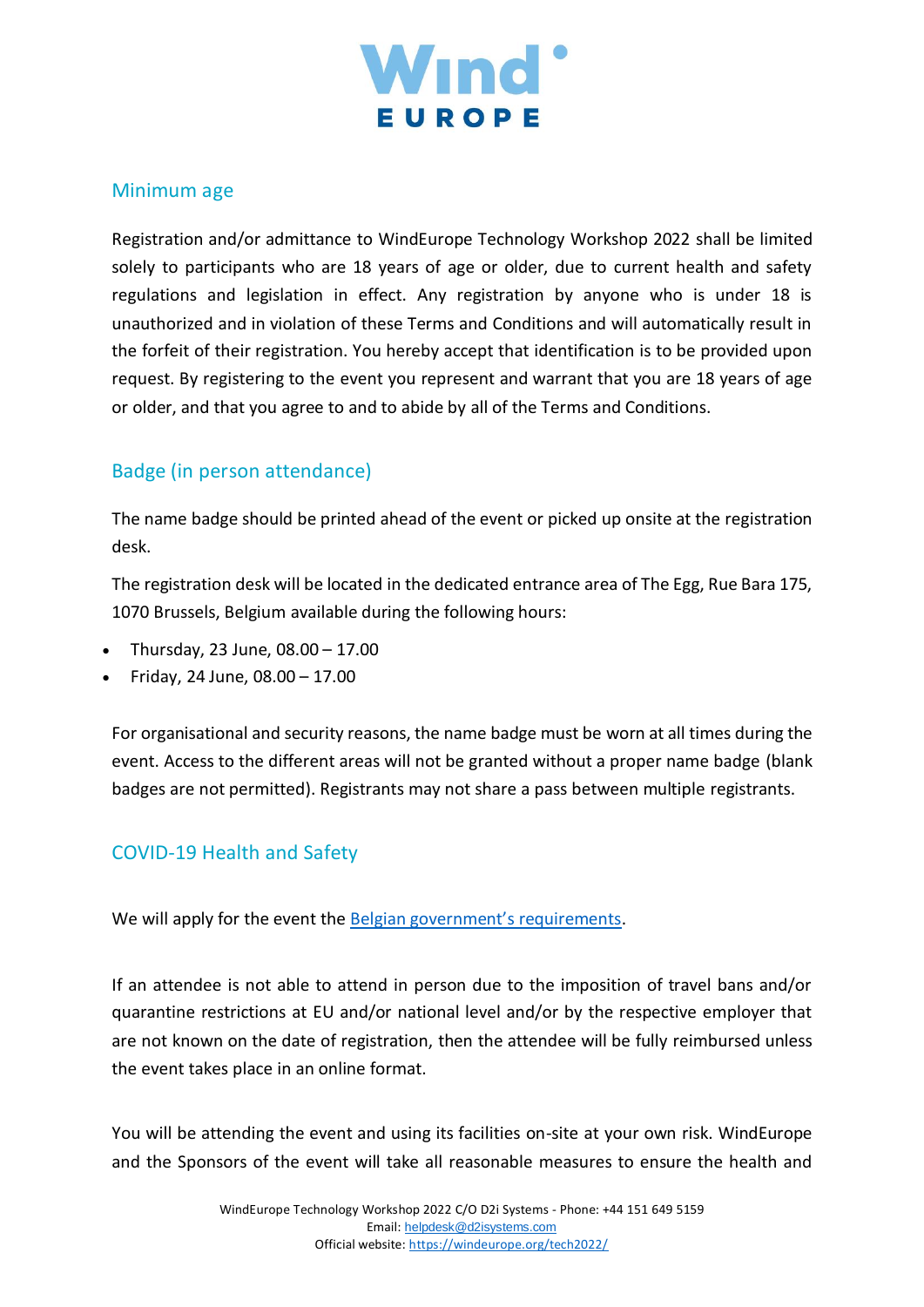

safety of all our attendees, suppliers, guests, delegates and support staff as described above. WindEurope and the Sponsors of the event cannot and will not be held liable nor responsible for the behaviour or health of attendees, suppliers, guests, delegates and support staff unless it can be proven that WindEurope acted negligently.

# Onsite Registration

There will be **no onsite registration** available in order to avoid waiting times and crowding in the entrance area.

#### Name change

Name change is permitted at any time and at no cost. The substitute must work for the same company as the original registrant, must be in the same registration category (or additional fees may apply) and invoicing information must stay the same. Name changes must be notified in writing to the [Registration Team](mailto:helpdesk@d2isystems.com) along with full contact details of the substitute. Once the event has started, a name change is no longer allowed.

## Categories with reduced registration fees

#### Members

Only direct members of WindEurope, having paid their 2022 membership fees can benefit from the member registration price. If your company/organisation is not a member yet and would like to benefit from the discount, please [submit your membership application](https://windeurope.org/membership/how-to-join/) before registering. The processing period for new membership contracts is two weeks. If the membership status is not valid at the date of registration (either due to non-payment or to the contract processing period), the non-member fee will be charged. Any reimbursements will be made only after receipt of the membership payment.

#### Academic/Non-profit/NGO

Available to those with a current full-time position at an educational institution, a non-profit organisation or a non-governmental organisation. An official letter from the institution/organisation confirming the full-time employment status must be provided. This document should be uploaded during the registration process. Without this document, WindEurope and D2i Systems reserve the right to proceed with regular registration and to charge the corresponding registration fee.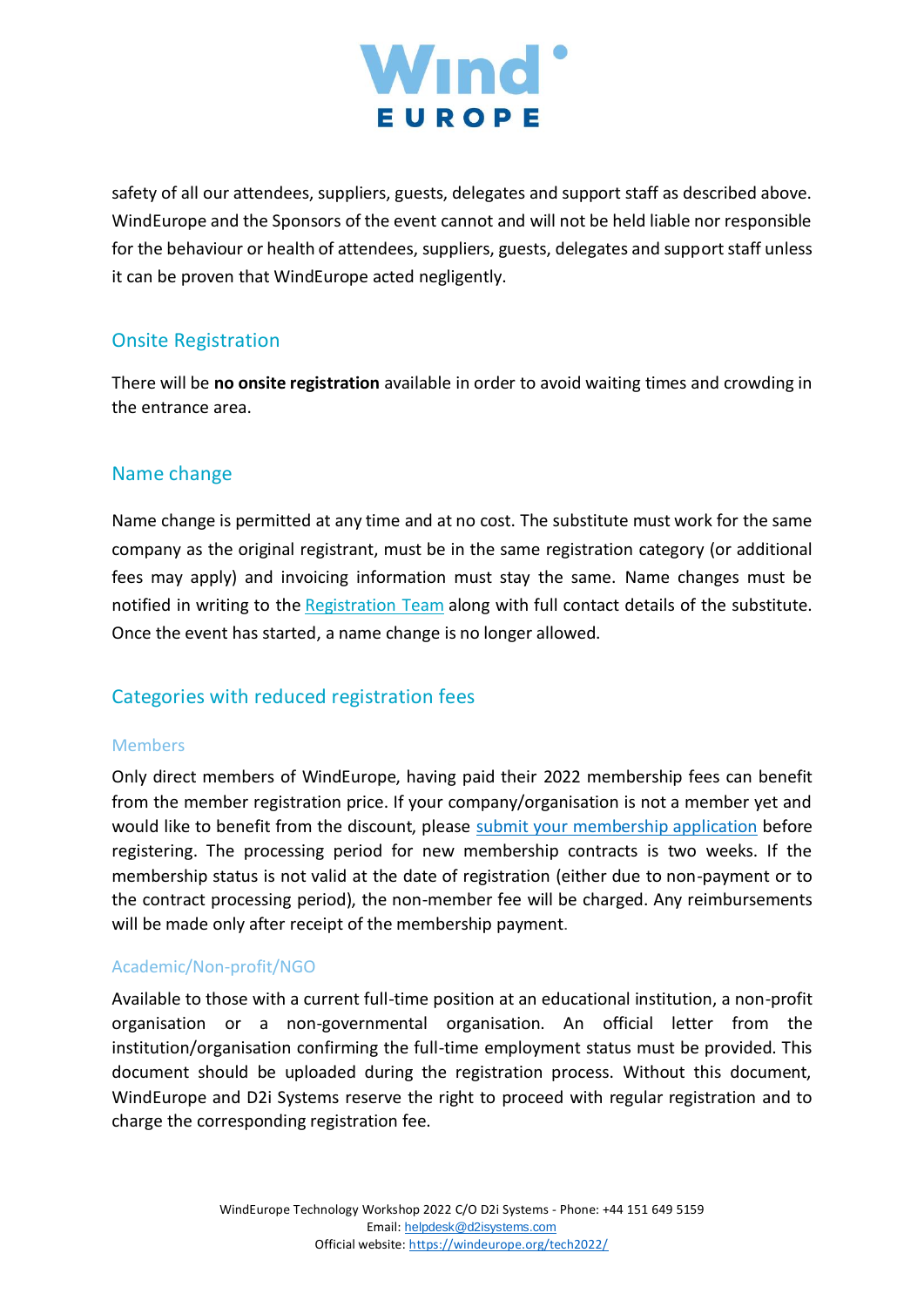

#### **Student**

Student (PhD student included) registration requires proof of status, i.e. either a copy of a valid 2021-2022 student ID card or an official letter from the educational institution, confirming that the registrant is a full-time student at the time of the event. This document should be uploaded during the registration process. Without this document, WindEurope and D2i Systems reserve the right to proceed with regular registration and to charge the corresponding registration fee.

#### Speaker/Poster presenter:

Available only to speakers/poster presenters who take part in the conference programme. If you register with the reduced price and later cancel your presentation, WindEurope and D2i Systems reserve the right to charge the full amount for your registration. Speakers and poster presenters will be contacted directly by the Conference Secretariat with instructions on how to register. For more information, please contact: [techworkshops@windeurope.org](mailto:techworkshops@windeurope.org)

#### Discount code

Any discount code must be applied at the time of registration and may not be applied retroactively once the registration has been completed. The discount code will be valid only if the registration and payment terms have been met. If the invoice is not paid on time, the discount arrangements lapse automatically.

Discount codes may not be combined and are not transferable.

## Payment methods

#### Credit card

- Accepted credit cards: Visa, MasterCard
- The online registration system uses secure encryption to protect your card and personal details.
- You will receive an invoice via the confirmation e-mail upon completion of your registration.
- All costs are to be borne by the ordering customer.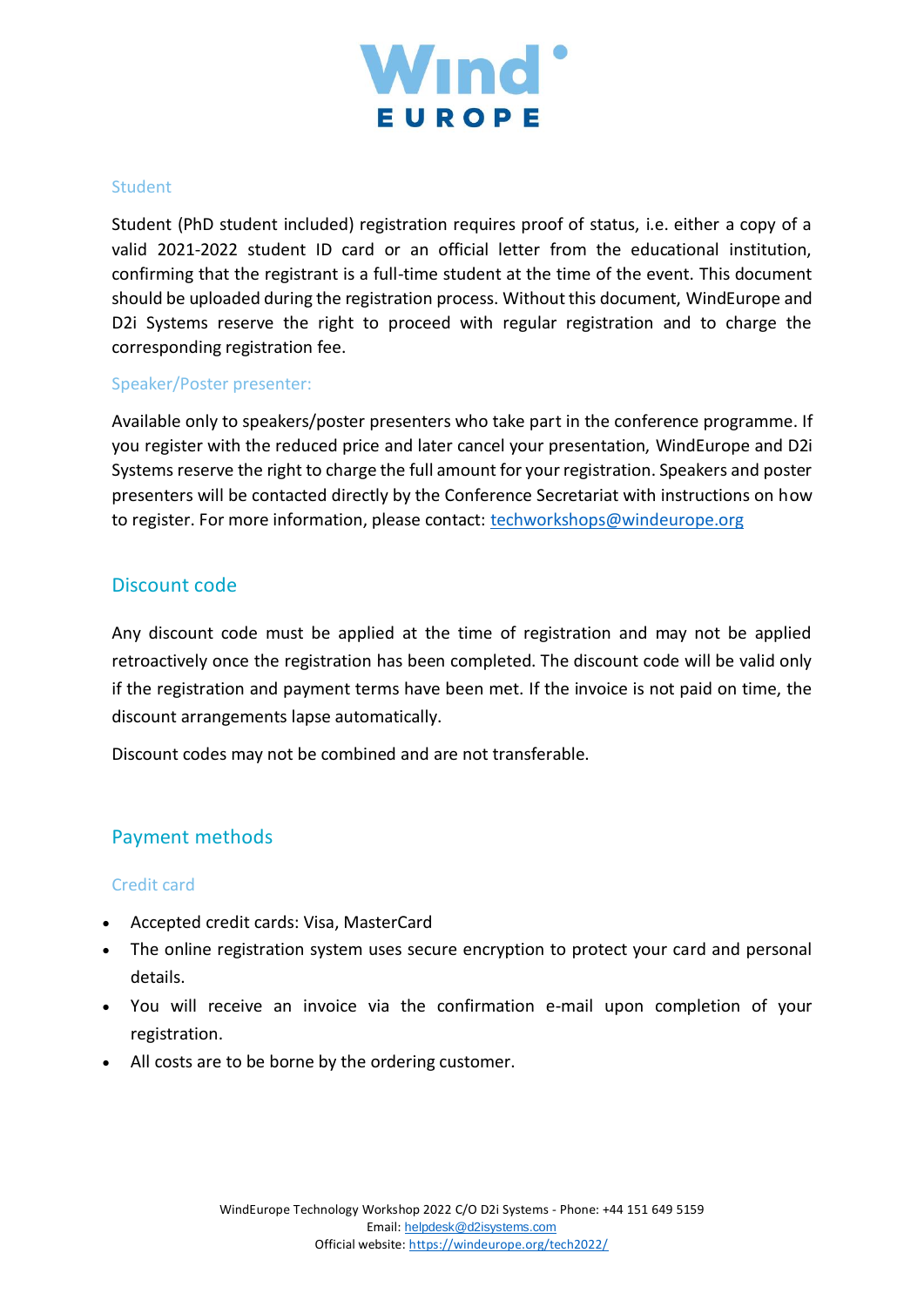

# Cancellation/refund policy

Cancellations must be notified by e-mail to the [Registration Team](mailto:helpdesk@d2isystems.com) and will be subject to the following conditions:

- Cancellation received on or before 02/06/2022: refund of fee minus a cancellation fee of 75 EUR.
- Cancellation received after 02/06/2022 or no-shows: no refund possible and registration fees may not be transferred to a different WindEurope event.

Any applicable refund will be processed after the event.

Any refund to credit card payments may only be credited back to the original credit card and cannot be refunded to a different card or bank account.

#### VAT

This WindEurope event falls into a derogatory rule for VAT purpose. Please refer respectively to articles 53 and 54 of the EU VAT directive 2006/112/CE.

The VAT rate of the country where the event takes place applies when paying a registration. Even if your organisation is VAT registered, WindEurope must apply local VAT and pay this VAT to the Belgian Authorities.

The VAT number used for this event will be BE0476915445.

## Invoice

If you pay by credit card, you will access your legal tax invoice via the confirmation e-mail you will automatically receive upon completion of your registration.

Note: The invoice will be issued using the invoice details you will provide on the registration form. Please make sure you provide us with the correct information. An administrative fee may apply if an invoice has to be re-issued due to changes in the invoicing information.

## Visa invitation letter

An invitation letter will only be provided to registrants who have registered and paid the required registration fees. Registrants who need an official invitation letter in order to obtain a visa should ask this immediately during the registration process or send their request to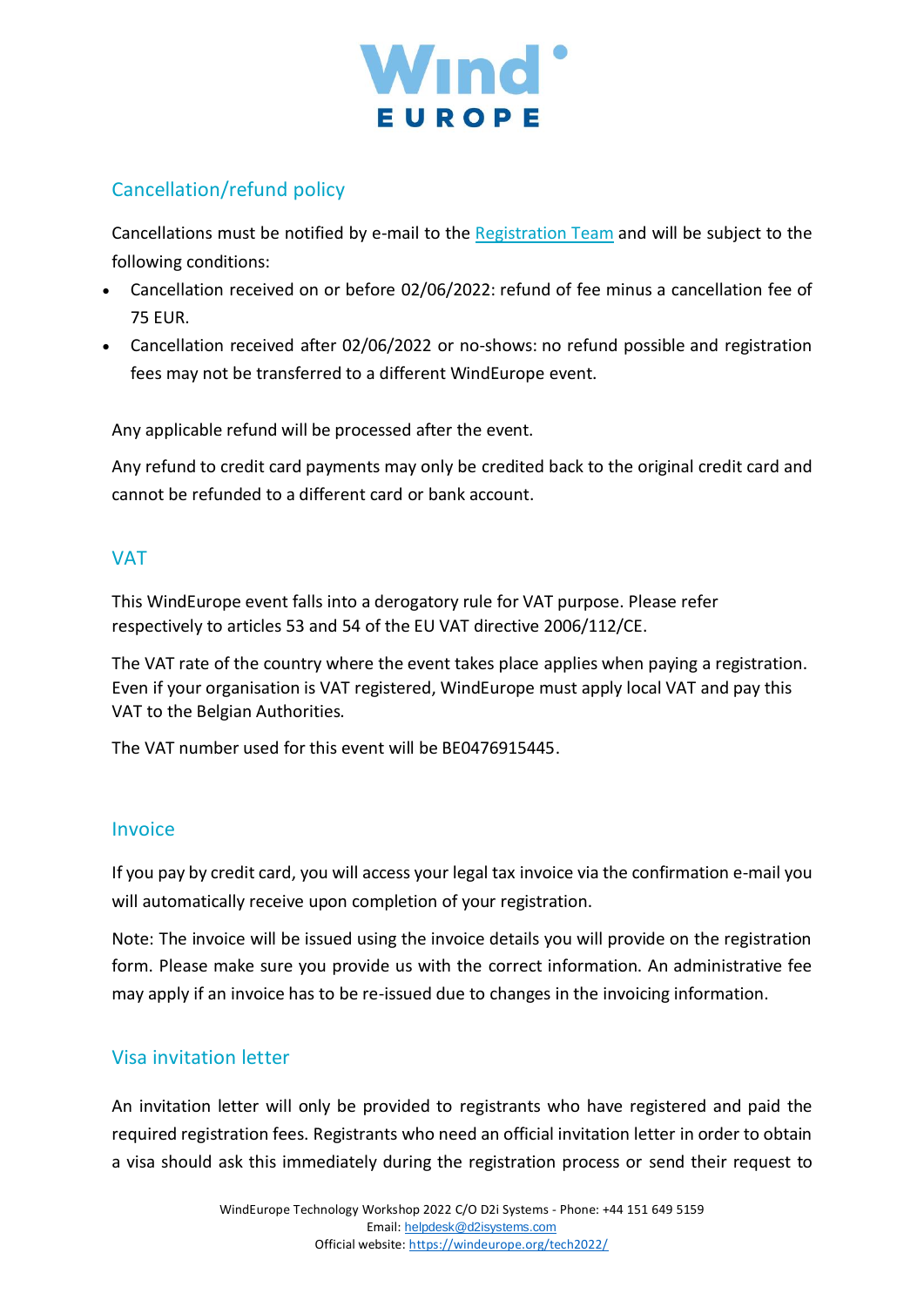

the [Registration Secretariat](mailto:helpdesk@d2isystems.com) with the following information: registration number, first name, last name, birth date, country of origin, passport number, passport issue date and passport expiry date.

Please note that neither WindEurope nor D2i Systems will be able to contact or intervene with any Embassy or Consulate office on behalf of a registrant. The invitation letter does not financially or legally obligate WindEurope nor D2i Systems in any way. All expenses incurred in relation to the event and to obtaining a visa are the sole responsibility of the registrant. WindEurope and D2i Systems do not accept any responsibility for travel, accommodation and/or other costs incurred due to the rejection of a registrant's visa application.

The invitation letter is sent by e-mail. If the visa invitation letter needs to be originally signed and stamped by WindEurope, please note that it will be sent by via standard post. In case an express delivery is needed, the registrant shall arrange pick-up of the document on his/her own and will be responsible for all associated costs. WindEurope does not assume any costs for express delivery.

Should the visa application be denied or not approved in time to attend the event, WindEurope and D2i Systems will refund the full registration fee if and only the registrant provides the Registration Secretariat with an official document from the concerned Embassy/Consulate rejecting the visa and that the application was submitted in due time. Please note that a notification sent to WindEurope or D2i Systems after the event will not be accepted.

# Photographs and videos

WindEurope reserves the right to photograph and videotape the conference and social events in Brussels and all its attendees and to use these photographs and videos in any internal and external communication related to WindEurope including, but not limited to, its websites and mobile applications, social media pages, event daily newspapers, conference programme, newsletters, publications and annual reports.

By registering for the event, the registrant explicitly agrees to the use of his/her image in any WindEurope publicity material without any compensation in perpetuity. Any personal data will be solely used in accordance with current EU and Belgian data protection legislation and will not be disclosed to a third party without the registrant's prior written consent.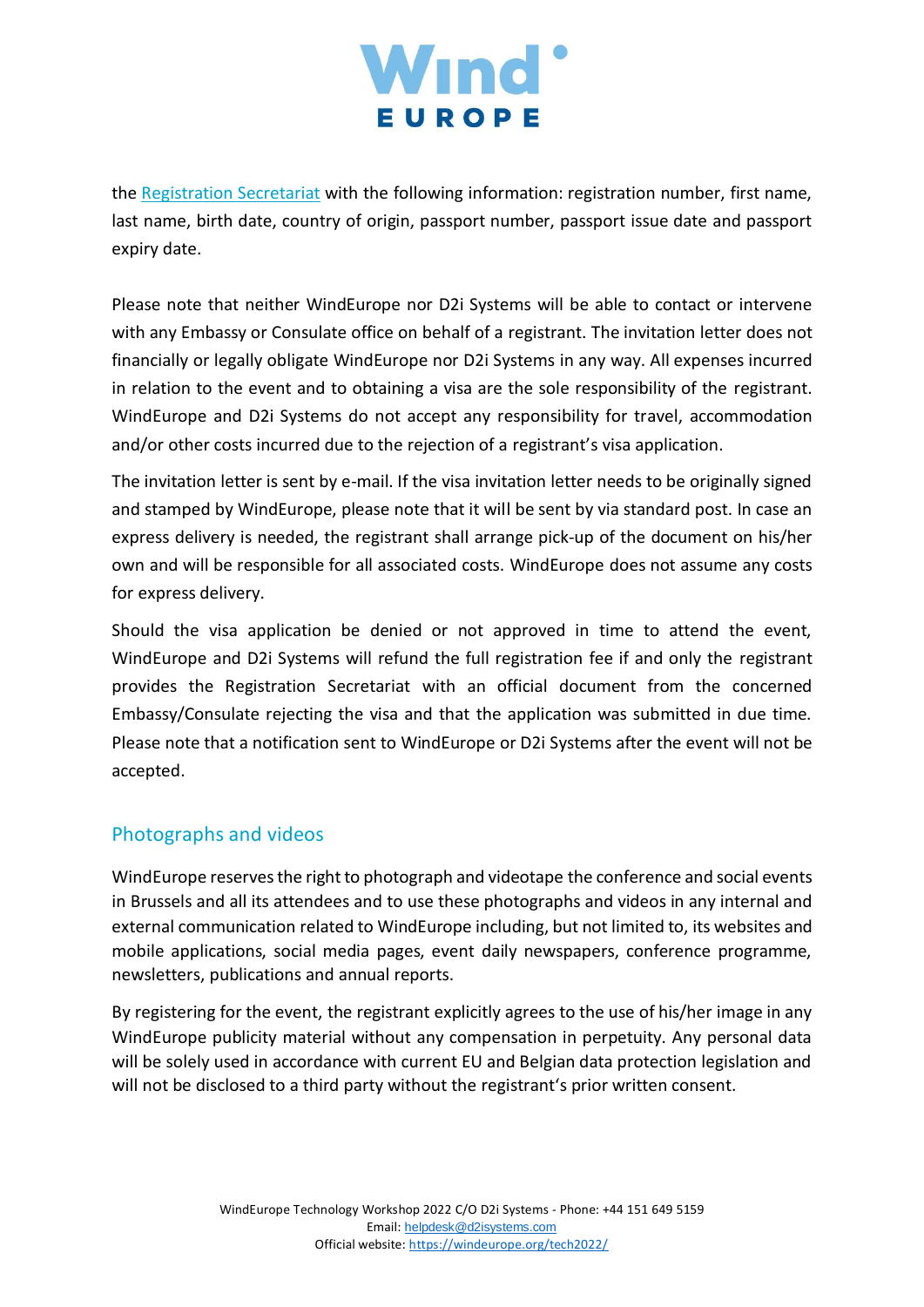

### Data protection

By registering for this event, you (the registrant) agree that your personal data will be processed by WindEurope (Rue Belliard 40, 1040 Brussels, Belgium) and D2i Systems Limited (41-43 Basement, Hamilton Square, Birkenhead, Merseyside CH41 5BP, United Kingdom) for registration and handling purposes, as well as to send you information in connection with all WindEurope events. Any personal data will be solely used in accordance with current EU and Belgian data protection legislation and will not be disclosed to a third party without the registrant's written consent. If you do not submit the data indicated as "required", we cannot complete your registration. Please refer to WindEurope Data Protection Policy that can consulted at:<https://windeurope.org/privacy-policy/>

Your personal data may be used for the purposes of contact tracing for COVID-19.

#### **Sponsored sessions:**

By attending a sponsored session, you give you consent to share contact information (name, company, email) with the sponsor of that session and to be contacted by the sponsor during or after the event.

#### Disclaimer

WindEurope may not be held responsible for any loss, injury or damage to any property, whatever the cause may be in relation to this event. Liability of persons and enterprises providing means of transportation or other services, however, remains unaffected.

WindEurope reserves the right to amend, postpone or withdraw the event for any reason should any circumstances arise that are outside WindEurope's control (i.e. *force majeure* including, but not limited to, fire, flood, strikes, labour disputes, war, blockades, riots, acts and/or threats of terrorism and the unavailability of means of transport). WindEurope will endeavour to amend or postpone the event but shall not be held responsible for any costs, damages or expenses incurred by registrants.

There may be circumstances that affect you that are beyond WindEurope's control such as *force majeure* (please see above). In these instances, the decision and responsibility to attend or not rests solely with you and we are unable to refund registration fees for events that take place despite the circumstances.

In cases falling outside of *force majeure*, WindEurope will try to provide adequate notice should WindEurope have to cancel or amend an event but reserves the right to amend or